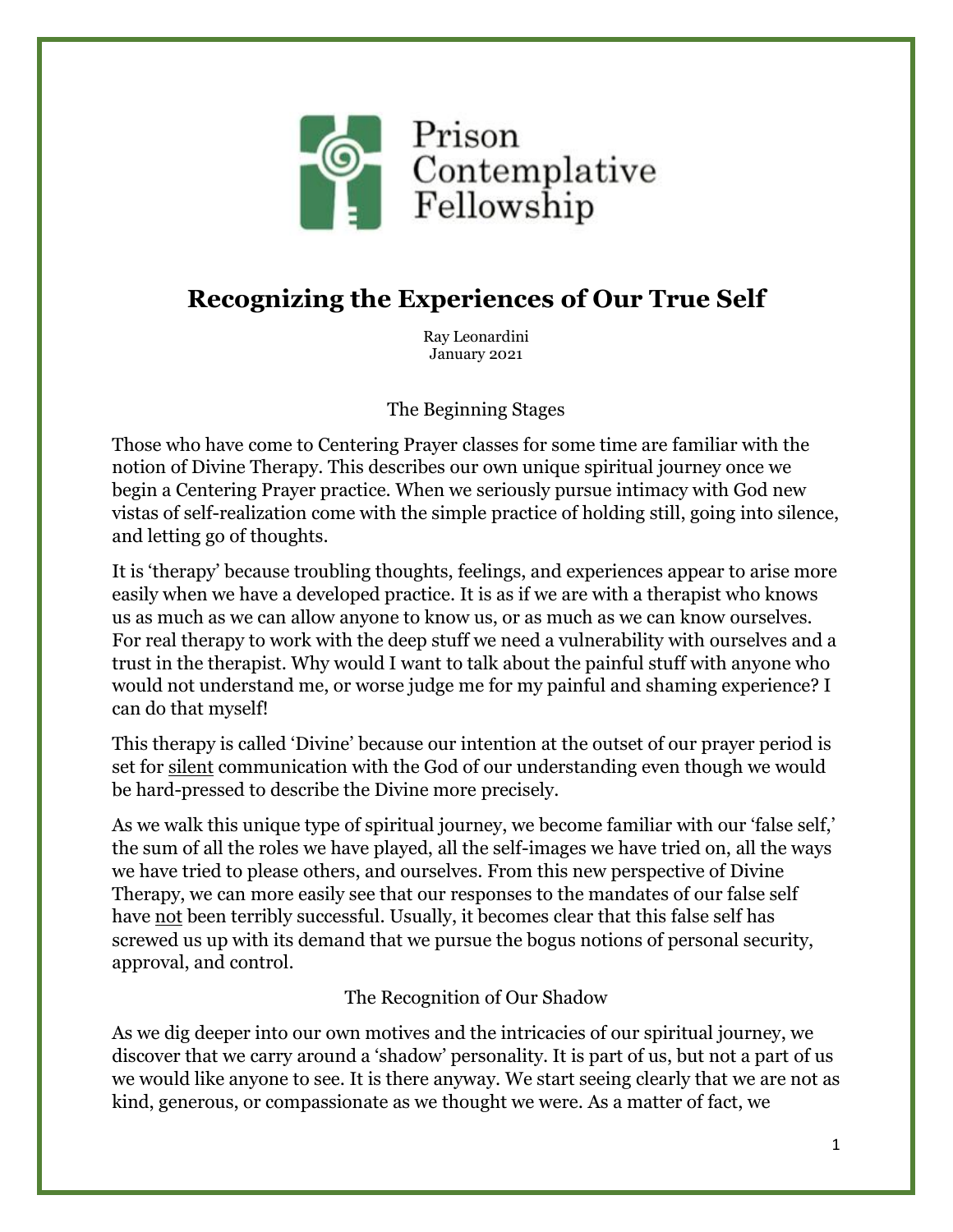recognize we have a ton of undisclosed jealousies, unbridled ambitions, and general motives that embarrass us.

This shadow self is different from the false self. The false self is the 'program for happiness' that we learn from our earliest years. It is part of our culture, part of the general education that teaches us, for example, 'how to be a man or woman.' Our shadow self is a part of us that is much more subtle, less obvious, and more repugnant to ourselves. This part of us stays in hiding most of the time.

Now the spiritual journey becomes harder. We cannot escape that our shadow is with us, not simply most of the time, but all the time! When we are not aware of it, it is usually because we are not paying attention. Our task now is to somehow integrate our shadow into our ongoing journey to personal transformation. Here is where frustration and discouragement can arise to stop us in our tracks and perhaps acknowledge that this 'spiritual journey' of divine therapy is more than we can handle. All we need at this point is difficulty finding the time to do centering prayer, or difficulty in the prayer time itself ('… why can't I pray today?') Now we begin to believe that we are not making any progress on this journey. Our centering prayer practice begins to slide.

It is a dark time because we feel the 'slide' and yet we seem incapable of changing it. It is as if it is beyond our willpower. At this point, all that is left for us is to hold on. When we are in this state, we cannot really fight it. Our job is to be patient with ourselves and trust in the promises of intimacy with God.

## The Emergence of the True Self

Eventually, ever so subtly and gradually, our worldview starts to change. We realize deep in our gut that even though we are incapable of changing what seems to be our deepest self, to a great degree it does not make any difference. We are like the Prodigal Son who realizes that even though he has made one mistake after another, he is still better off in his father's house. This realization is the threshold of appreciating our True Self. Our pursuit of intimacy with God is coming into view.

Unlike the 'false self' with its feigned certainty and stubbornness, the true self is barely recognizable. Its features are gentleness and humility. It can acknowledge the shadow part of ourselves, with some resignation and surrender, while opening to a new reality – beyond the false self and our shadow self. This True Self integrates both while experiencing the unconditional love of the Divine. Somehow from this point of view, it does not matter what falsities we live by, what deeply embarrassing shadows we carry with us, or, for that matter what degree of toxic shame inflicts us. In this True Self we know we are loved, as one wise person said, 'not because we are good but because God is good' and will always be there for us.

This subtle, gentle self-acceptance, the result of our desire for intimacy with God, allows us to affirm that there is a part of us that is beyond our ego, beyond our shadow with all its critical judgments and put-downs. This part is uniquely ours and comes to us because the capacity to realize our True Self is deeply implanted in our soul. It is God's great gift.